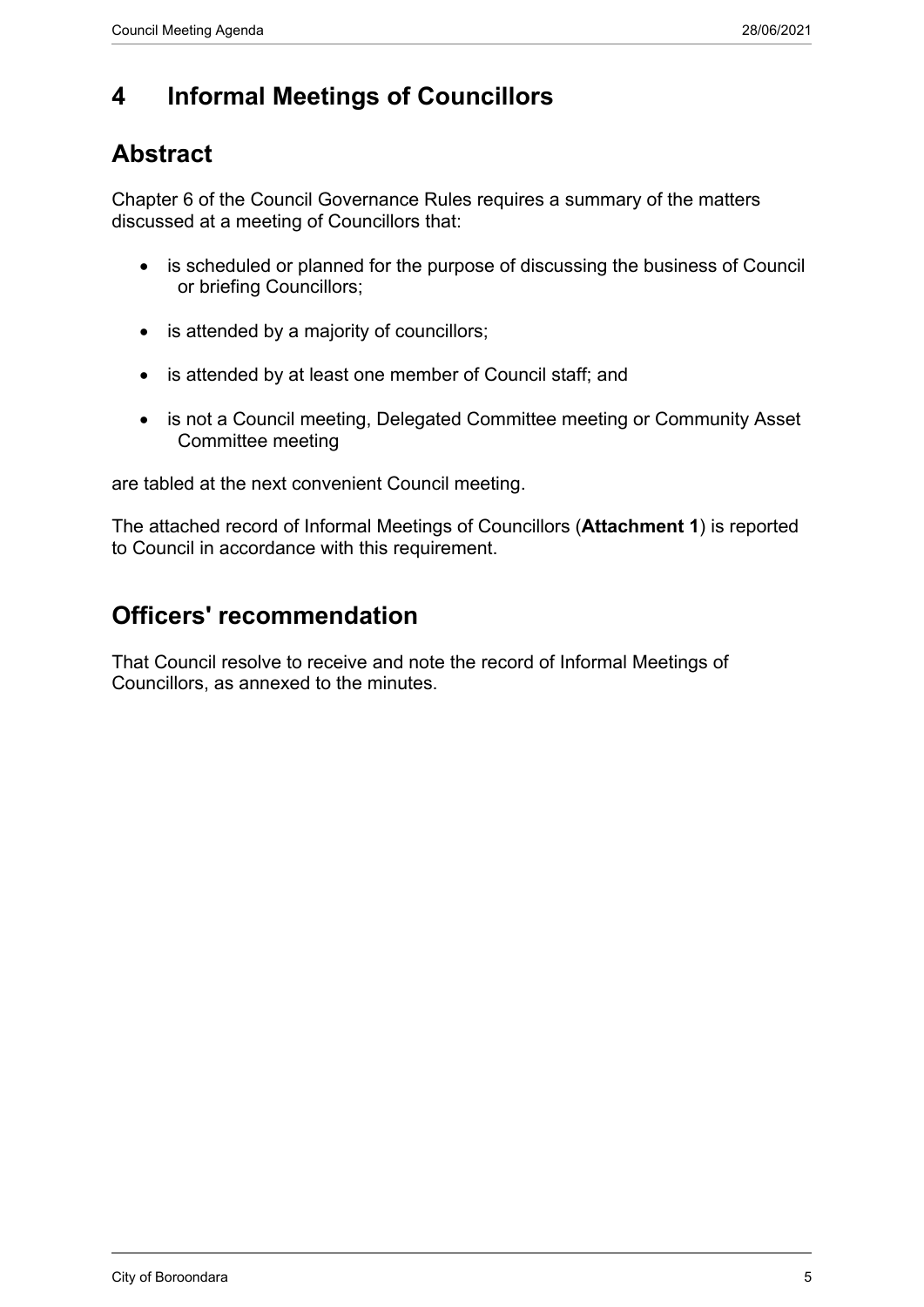# Record of Informal Meetings of Councillors



| <b>Assembly details</b>                                     | <b>Councillor</b><br>attendees                                                                                                                                                                                      | <b>Officer attendees</b>                                                                                                                                                                                                                                                                                                                                              | <b>Matters discussed</b>                                                                                                                                                                                               | <b>Conflict of Interest</b><br>disclosures |
|-------------------------------------------------------------|---------------------------------------------------------------------------------------------------------------------------------------------------------------------------------------------------------------------|-----------------------------------------------------------------------------------------------------------------------------------------------------------------------------------------------------------------------------------------------------------------------------------------------------------------------------------------------------------------------|------------------------------------------------------------------------------------------------------------------------------------------------------------------------------------------------------------------------|--------------------------------------------|
| Councillor Briefing &<br><b>Discussion</b><br>19 April 2021 | Cr Garry Thompson<br>Cr Jim Parke<br>Cr Felicity Sinfield<br>Cr Victor Franco<br>Cr Wes Gault<br>Cr Di Gillies<br>Cr Lisa Hollingsworth<br>Cr Jane Addis<br>Cr Cynthia Watson<br>Cr Susan Biggar<br>Cr Nick Stavrou | Phillip Storer (CEO)<br>Daniel Freer (DPS)<br>Carolyn McClean (DCS)<br>Shiran Wickramasinghe (DUL)<br>David Shepard (MESOS)<br>Chad Henry (aMFWI)<br>David Thompson (MG)<br>Andrew McHugh (MHWS)<br>Sam Taylor (SCSR)<br>Clare Davey (SCTA)<br>Tom Scanlan (PFDC)<br>Heath Crawford (CTM)<br>Elizabeth Manou (SGO)<br>Andrea Lomdahl (STRP)<br>Danielle Calautti (RP) | <b>Advanced Waste Processing</b><br><b>Federal Government Funding</b><br>Freeway Golf Course<br><b>BCP and Council Plan</b><br><b>Meeting Procedure</b>                                                                | Nil                                        |
| Councillor Briefing &<br><b>Discussion</b><br>3 May 2021    | Cr Garry Thompson<br>Cr Jim Parke<br>Cr Victor Franco<br>Cr Wes Gault<br>Cr Di Gillies<br>Cr Lisa Hollingsworth<br>Cr Jane Addis<br>Cr Cynthia Watson<br>Cr Susan Biggar<br>Cr Nick Stavrou                         | Phillip Storer (CEO)<br>Kirstin Ritchie (COG)<br>Helen Pavlidis (SGO)                                                                                                                                                                                                                                                                                                 | <b>Federal Government Funding</b>                                                                                                                                                                                      | Nil                                        |
| Councillor Briefing &<br>Discussion<br>10 May 2021          | Cr Garry Thompson<br>Cr Jim Parke<br>Cr Felicity Sinfield<br>Cr Wes Gault<br>Cr Di Gillies<br>Cr Lisa Hollingsworth<br>Cr Jane Addis<br>Cr Cynthia Watson<br>Cr Susan Biggar<br>Cr Nick Stavrou                     | Phillip Storer (CEO)<br>Daniel Freer (DPS)<br>Carolyn McClean (DCS)<br>Shiran Wickramasinghe (DUL)<br>David Thompson (MG)<br>David Shepard (MESOS)<br>Jennifer Reid (MSTRAP<br>Mathew Dixon (CES)<br>Kirstin Ritchie (COG)<br>Elizabeth Manou (SGO)                                                                                                                   | March 2021 Quarterly Performance Report<br>Climate Risk Governance<br><b>Governance Rules</b><br><b>Community Meeting</b><br><b>Council Chamber</b><br><b>Councillor Induction Training</b><br>Incoming Correspondence | Nil                                        |